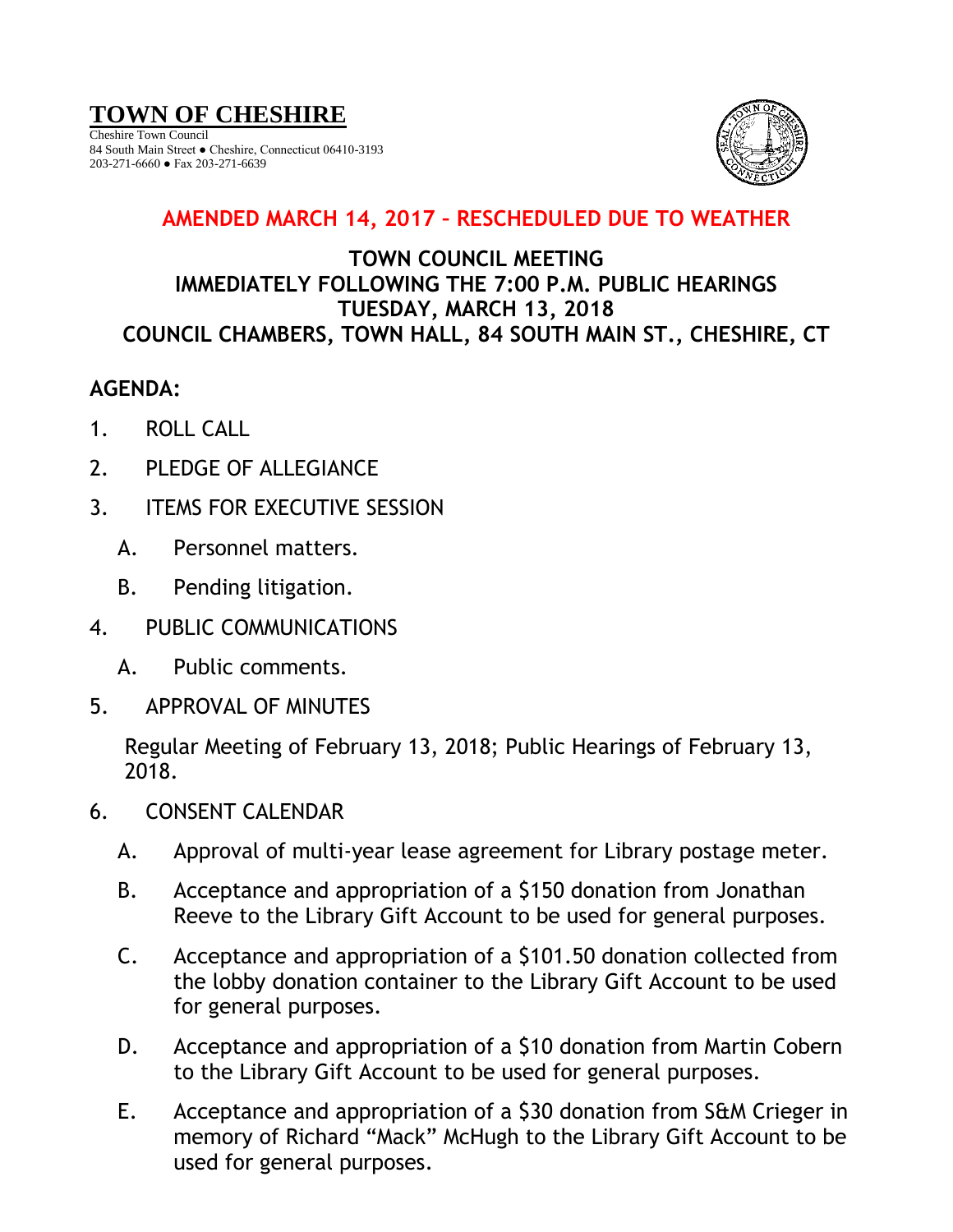- F. Acceptance and appropriation of a \$100 donation from Kenneth Wargo in memory of Jennie Wargo to the Library Gift Account to be used for the purchase of books.
- G. Acceptance and appropriation of a \$50 donation from an anonymous donor to the Human Services Gift Account to be used for general purposes.
- H. Acceptance and appropriation of \$1,010.59 from R.W. Hine Hardware Round Up Program to the Human Services Gift Account to be used for opioid awareness and prevention programs.
- I. Acceptance and appropriation of a \$900 donation from the Membership Association to the Human Services Gift Account for the Senior Center to be used for the My Senior Center annual maintenance fee.
- 7. ITEMS REMOVED FROM CONSENT CALENDAR
- 8. OLD BUSINESS
- 9. NEW BUSINESS
	- A. Acceptance of design and authorization to go to bid for the Doolittle Cafeteria project.
	- B. Appointment of auditor for FY 17-18.
	- C. Acceptance of FY 16-17 Comprehensive Annual Financial Report (CAFR).
	- D. Approval of recommendation to unfreeze funding for several positions.
	- E. Status of the FY 17-18 Operating Budget.
- 10. TOWN MANAGER REPORT AND COMMUNICATIONS
	- A. Monthly Status Report.
	- B. Department Status Reports: Police, Fire, Fire Marshal.
- 11. REPORTS OF COMMITTEES OF THE COUNCIL
	- A. Chairman's Report.
	- B. Miscellaneous.